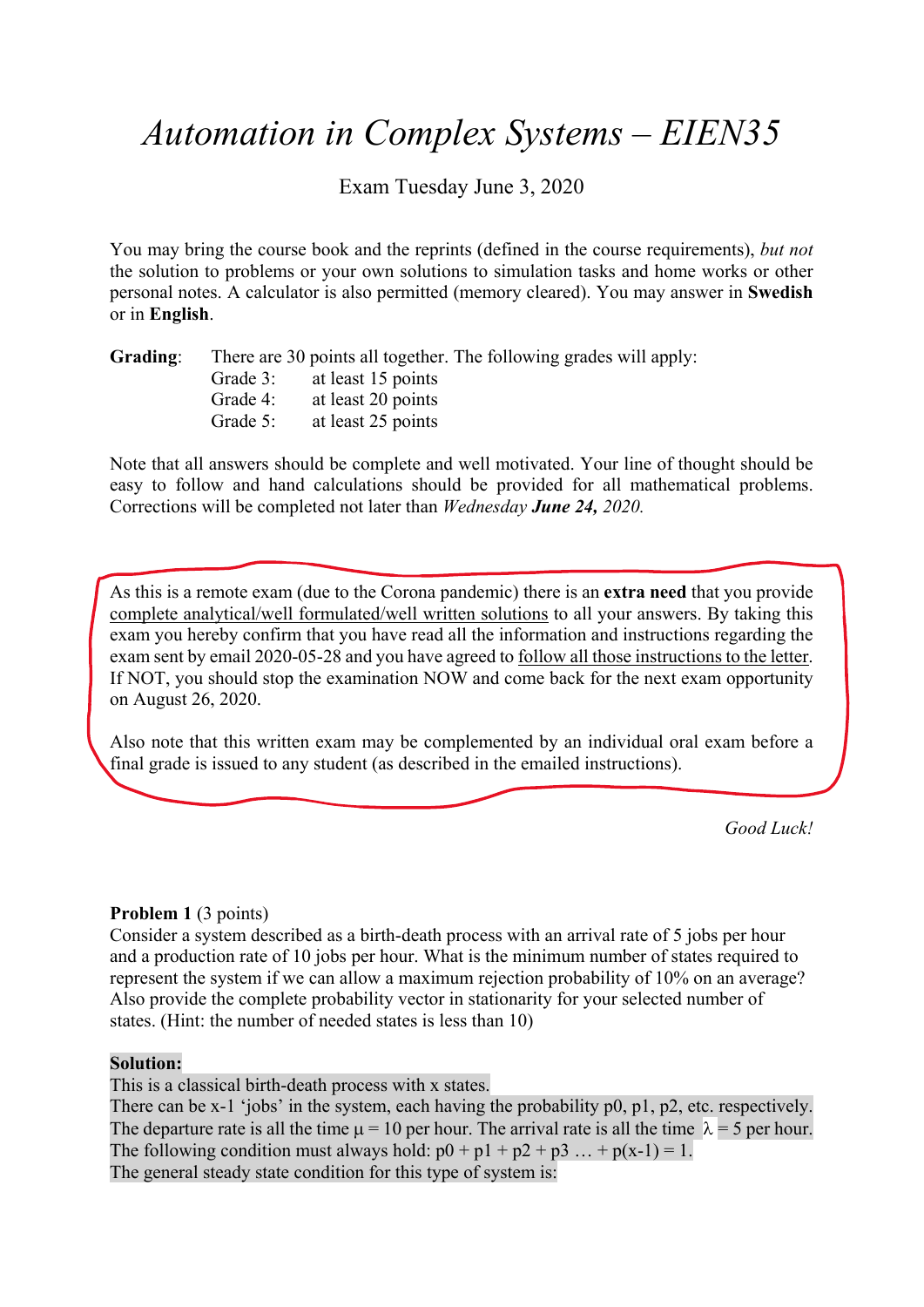$p_{k+1} = \frac{\lambda_k}{\mu_{k+1}} p_k$  which gives us *k* 1

 $p1 = 5/10^{*}p0$ ;  $p2 = 5/10^{*}p1 = (5/10)^{2*}p0$ ;  $p3 = (5/10)^{3*}p0$ ; etc. So the full probability vector as a function of p0 is:

 $p = p0$  \* [ 1 5/10  $(5/10)^2$  ... ] = p0 \* [ 1 0.5 0.25 0.125 0.0625 ... ]. If we normalize this vector (since  $p0 + p1 + p2 + p3 + ... = 1$ ) we know the values within [ ] will become smaller than the values given above (since the sum of all the values is larger than 1) and we can conclude that certainly no more than 5 states will be required  $(0.0625 \le 0.1)$ . If we write the normalised **p** vector based on five states we get [  $0.5161$  0.2581 0.1290 0.0645 0.0323 ]. But then we see that also  $p3 < 10\%$  and it must therefore be enough to use less than 5 states to represent the system. Normalising the vector based on the first four states instead gives [0.5333 0.2667] 0.1333 0.0666 ]. p2 is now larger than 10% and will only become larger if we normalise the vector based on only the first 3 states. Consequently we need four states to represent this birthdeath process to meet the defined criteria in terms of rejection probability and the stationary probability vector is  $p = [0.5333 \ 0.2667 \ 0.1333 \ 0.0666]$ .

#### **Problem 2** (4 points)

A machine has insufficient production rate in relation to the demand. Incoming jobs can be described as a Poisson process with an arrival rate of one job per 10 minutes  $(\lambda)$ . The existing machine needs 12 minutes to complete a job (exponentially distributed). No input buffer size limitation exists. The service discipline is FIFO. There are two alternatives for improvement:

- i) to replace the existing machine with one new machine with double capacity;
- ii) to install a second machine (identical to the existing one) in parallel with the existing machine. The two machines would have one common queue.

The main goal is to improve (reduce) the waiting time in the system. Which alternative is the best? Demonstrate by calculating:

- a) the average queue lengths in the three systems (**1 p**)
- b) the total waiting times in the two new systems. Motivate in words why there is a difference. (**1 p**)
- c) Assume we make two separate queues (of unlimited size) for alternative (ii), each with the arrival rate of  $\lambda/2$ . Will this result is a shorter or a longer waiting time compared to the case with one common queue? (**1 p**)
- d) How big is the probability to have more than 3 jobs in the queue in the alternative with one fast machine (alternative (i))? (**1 p**)

Note: complete step-by-step calculations must be handed in!

#### **Solution:**

a) For the original system the arrival rate is 6 per hour and the production rate is 5 per hour (i.e. for the existing system the buffer size grows towards infinity). System (i) means increasing the production rate to 10 per hour in an M/M/1 system. For such a system

$$
L_q = \frac{\rho^2}{1 - \rho} = \frac{0.6^2}{1 - 0.6} = 0.9 \text{ items}
$$

For system (ii) we have an M/M/2 system where

$$
L_q = \frac{m^m \rho^{m+1}}{m(1-\rho)^2} p_0 \text{ and } p_0 = \left[ \frac{m^m \rho^{m+1}}{m!(1-\rho)} + \sum_{n=0}^m \frac{(m\rho)^n}{n!} \right]^{-1}
$$
. The utilization rate is 0.6 and p<sub>0</sub> is

therefore equal to 0.25. This gives  $L_q = 0.6749$  items. So system (ii) has on an average fewer items in the queue but on the other hand it has two items in the machines whereas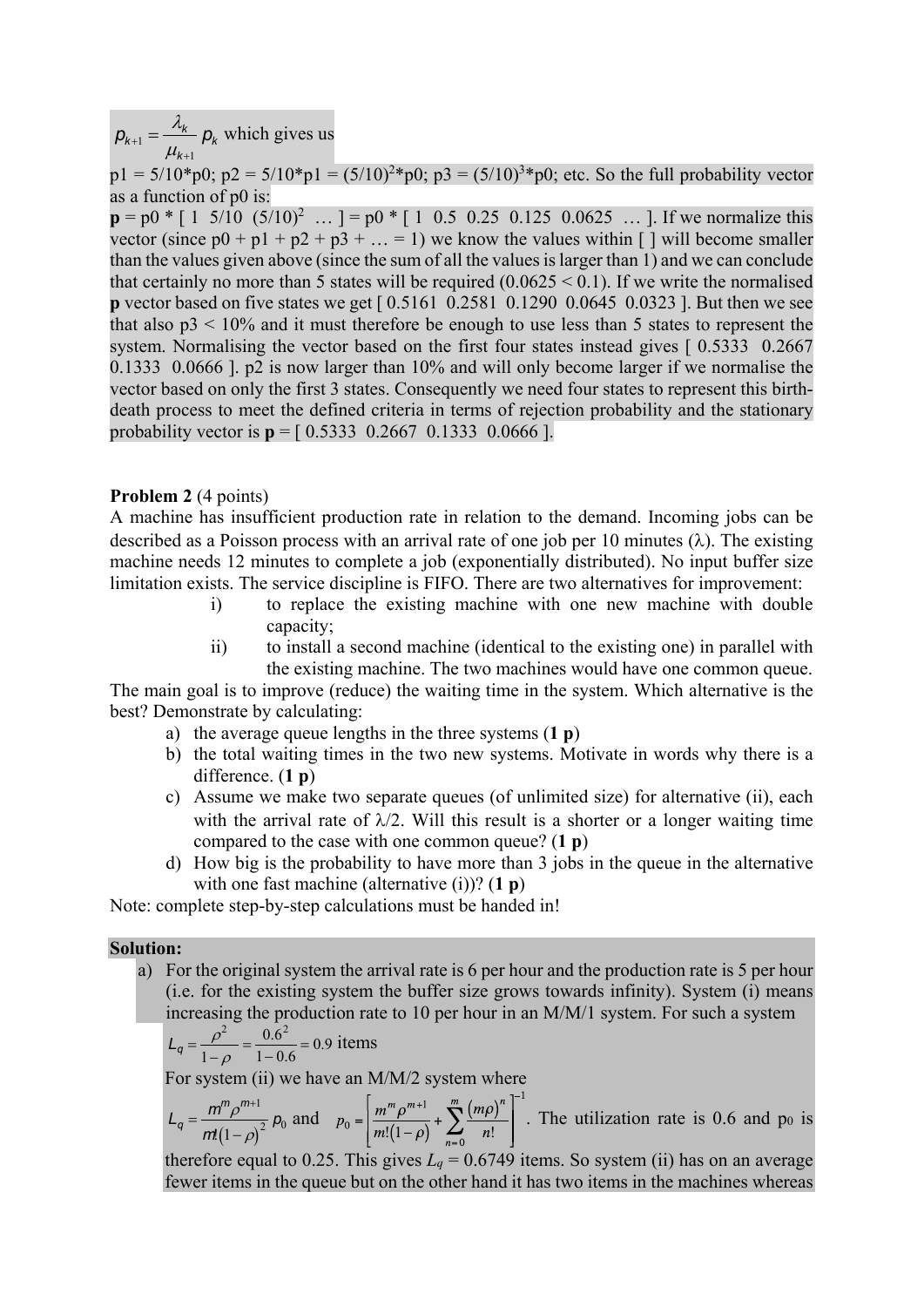(i) only has one item in the machine.

- b) The total waiting time for system (i) is  $W = \frac{1}{\mu \lambda} = \frac{1}{10 6} = 0.25$  hours and for system
	- (ii)  $W = W_q + \frac{1}{q}$  $\mu$  $=\frac{L_q}{\lambda}+\frac{1}{\mu}$  $\frac{1}{\mu}$  = 0.6749/6+1/5 = 0.3125 hours. The waiting time in the queue is actually shorter for (ii) compared to (i), 0.1125 hours versus 0.15 hours. But when the

job goes into the machine in (ii) it does not help that much that there are two machines in parallel, the individual job must go through just one machine, and that machine is only working at half the speed of the machine in (i). The time in one machine in (ii) is  $1/5 = 0.2$  hours and in (i)  $1/10 = 0.1$  hours. Therefore the total waiting time in the system will be larger in (ii) than in (i).

- c) System (ii) is now modified into two independent M/M/1 systems working in parallel. W for each of the subsystems is then  $1/(5-3) = 0.5$  hours, i.e. the total waiting time in the system is increased by 60%.
- d) The probability to have more than 3 jobs in the queue is equal to the probability of having more than 4 jobs in the system (1 item is in the machine) =  $p_5+p_6+p_7+p_8... = 1$  $p_0-p_1-p_2-p_3-p_4 = 1-0.4-0.24-0.144-0.0864-0.5184 = 0.07776$  where  $p_0 = 1 - \rho$  and  $p_n = \rho^n (1 - \rho)$ .

## **Problem 3** (2 points)

Consider a system where three identical machine works in parallel, each with the average capacity 10 jobs per hour. The machine outputs are exponentially distributed. Likewise, jobs arrive to the machines stochastically (one common queue) with 24 jobs per hour at an average. Also the job arrival time is exponentially distributed. There is one common queue and the service discipline is FIFO.

Assume that a maximum of 3 jobs is allowed *in the queue*.

- Calculate the average waiting time in the queue (**1 p**)
- Calculate the rejection rate, in other words, the number of jobs per hour that are never admitted to the system (**1 p**)

Note: complete step-by-step calculations must be handed in!

#### **Solution:**

This is a traditional M/M/3/6 system. The utilization rate is  $24/30 = 0.8$ . The probability vector is calculated as

$$
\rho_0 = \left[ \frac{m^n \rho^{m+1} (1 - \rho^{K-m})}{m! (1 - \rho)} + \sum_{n=0}^{m} \frac{(m \rho)^n}{n!} \right]^1
$$
\n
$$
\rho_n = \frac{(m \rho)^n}{n!} \rho_0 \quad (n = 1, 2, 3) \qquad \text{which gives (after some calculations)}
$$
\n
$$
\rho_n = \frac{m^n \rho^n}{m!} \rho_0 \quad (n = 4, 5, 6)
$$
\n
$$
\mathbf{p} = [0.0764 \quad 0.1835 \quad 0.2202 \quad 0.1761 \quad 0.1409 \quad 0.1127 \quad 0.0902]. \text{ In this case we only need } p_0 \text{ and } p_6.
$$
\n
$$
\overline{L}_q = \frac{m^n \rho^{m+1}}{m (1 - \rho)^2} [1 - \rho^{K-m} - (1 - \rho)(K - m) \rho^{K-m}] \rho_0 \text{ which gives } L_q = 0.6369 \text{ jobs. From here we}
$$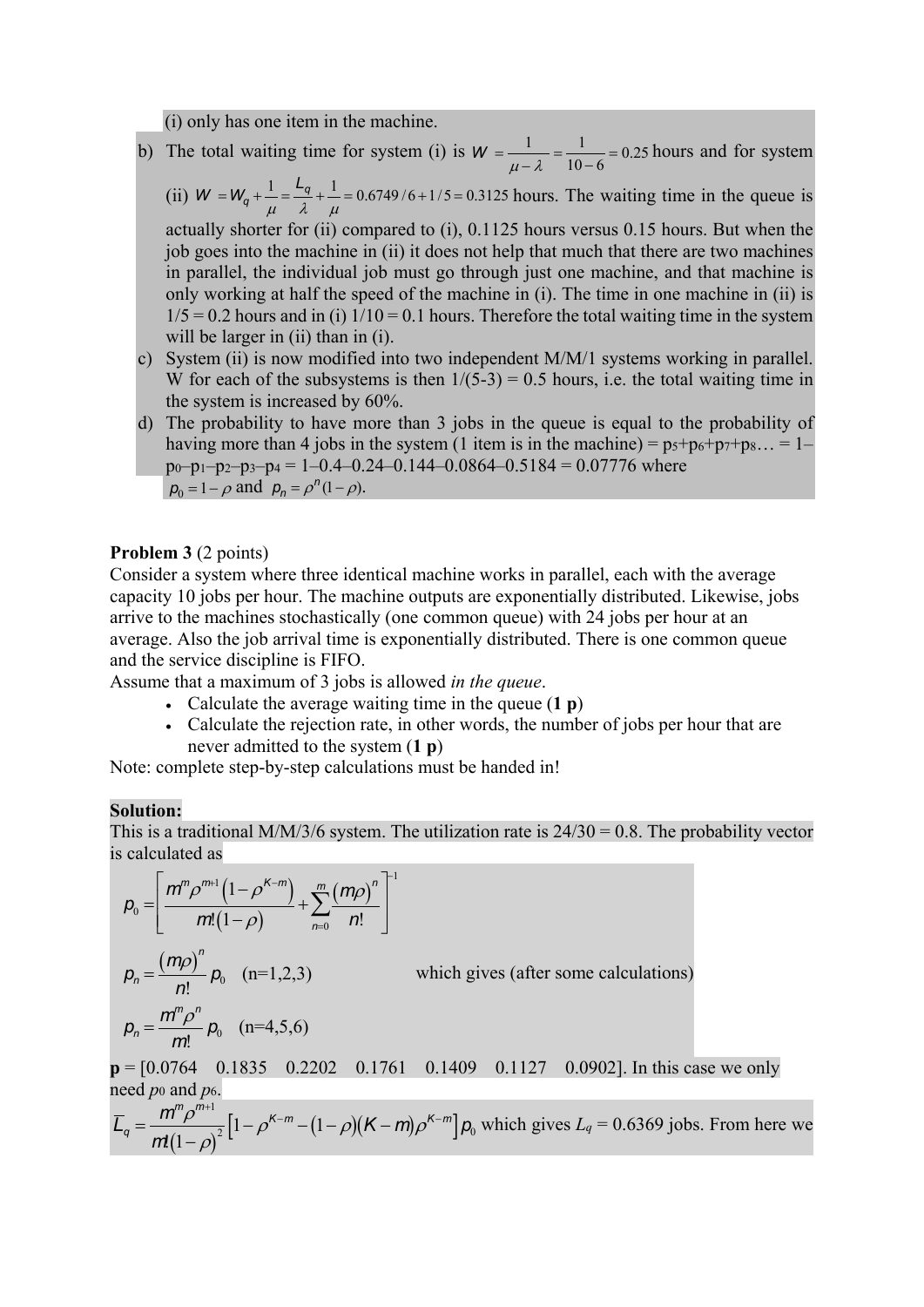calculate  $W_q$  as  $W_q = \frac{\overline{L}_q}{\overline{\lambda}}$  where  $\overline{\lambda} = \lambda (1 - \rho_6) = 21.84 \text{ h}^{-1}$  and  $W_q = 0.0292 \text{ hours}$ . The rejection rate is  $\lambda - \overline{\lambda} = 2.165$  jobs per hour.

# **Problem 4** (4 points)

Numerical stiffness can be a major problem when simulating dynamic systems.

- a) Specific numerical solvers exist, which are designed especially to deal with numerically stiff systems. Discuss the principles of how such solvers work, their advantages and what their potential problems are. (**2 p**)
- b) If you do not have access to a specialized stiff solver how can you work around the problem and still use a traditional explicit solver to simulate your system. (**1 p**)
- c) A simple differential equation is given by  $dx(t)/dt = 4x(t) + 1$ . 'Simulate' by hand calculations this equation forward in time using both Euler backward and forward approximations (5 time steps is enough). Use  $h = 1$  and  $x(0) = 0$ . (1 p)

## **Solution**

- a) Implicit solvers (e.g. Gear) take into account also future values  $x(n+1)$  when determining in which direction to move. Therefore at least one algebraic equation must be solved for each integration step, and this may require some kind of built in iterative solution method for non-linear systems (e.g. Newton-Raphson). On the other hand the implicit solver can take long integration steps to compensate for this extra computational burden and thereby maintain high simulation speed since the implicit solvers are much less prone to running into instability issues due to integration step lengt compared to explicit solvers. In particular all stiff solvers are based on implicit solvers. Implicit solvers sometimes use a built-in explicit solver to calculate a good initial value for the next iteration, so called predictor-corrector methods. The more sophisticated explicit AND implicit solvers used today are variable step-size solvers that adjust the integration step according to the selected tolerances and the system dynamics on-line. A problem with stiff solvers is that they do not handle transient and random conditions well. Typical examples of these are: poor initial conditions, noise, (highly) dynamic input, discrete events, mixture of continuous and discrete systems. Stiff solvers can also get completely stuck.
- b) In such a case the fast dynamics of the system may be rewritten as a DAE system (thereby eliminating the stiffness) and an explicit solver used instead. If the system of DAEs is non-linear we will need an iterative solver to solve the system at every integration step. We could also also assume the slow dynamics to be constant values and remove the stiffness that way. In both cases we should be aware of that the full dynamics of the original system is not maintained. We have made a simplification.
- c) Euler backwards  $\rightarrow dx/dt \approx (x(t)-x(t-h))/h$  gives after rewriting:  $x(t) = (x(t-h) + h)/(1-t)/h$ 4h). Using the values in the text:  $x(0)=0$ ;  $x(1)=-1/3$ ;  $x(2)=-2/9$ ;  $x(3)=-7/27$ ;  $x(4)=-$ 20/81;  $x(5) = -61/243 \approx -0.2510$ .

Euler forwards  $\Rightarrow$  dx/dt≈(x(t+h)–x(t))/h gives after rewriting: x(t) = (1+4h) $\cdot$ x(t-h) + h. Using the values in the text:  $x(0)=0$ ;  $x(1)=1$ ;  $x(2)=6$ ;  $x(3)=31$ ;  $x(4)=156$ ;  $x(5)=781$ . It may appear Euler backwards is finding the correct solution whereas the Euler forward goes towards infinity as a result of using a too large integration step. But this is actually the correct solution. We can see the potential problem for the Euler backwards: if  $h=1/4$ the denominator is zero and if h is smaller than 1/4 the expression can never produce negative numbers if we start in  $x(0)=0$ . Not the solutions from Euler forward is very good either but it moves in the correct direction. The analytical solution to the equation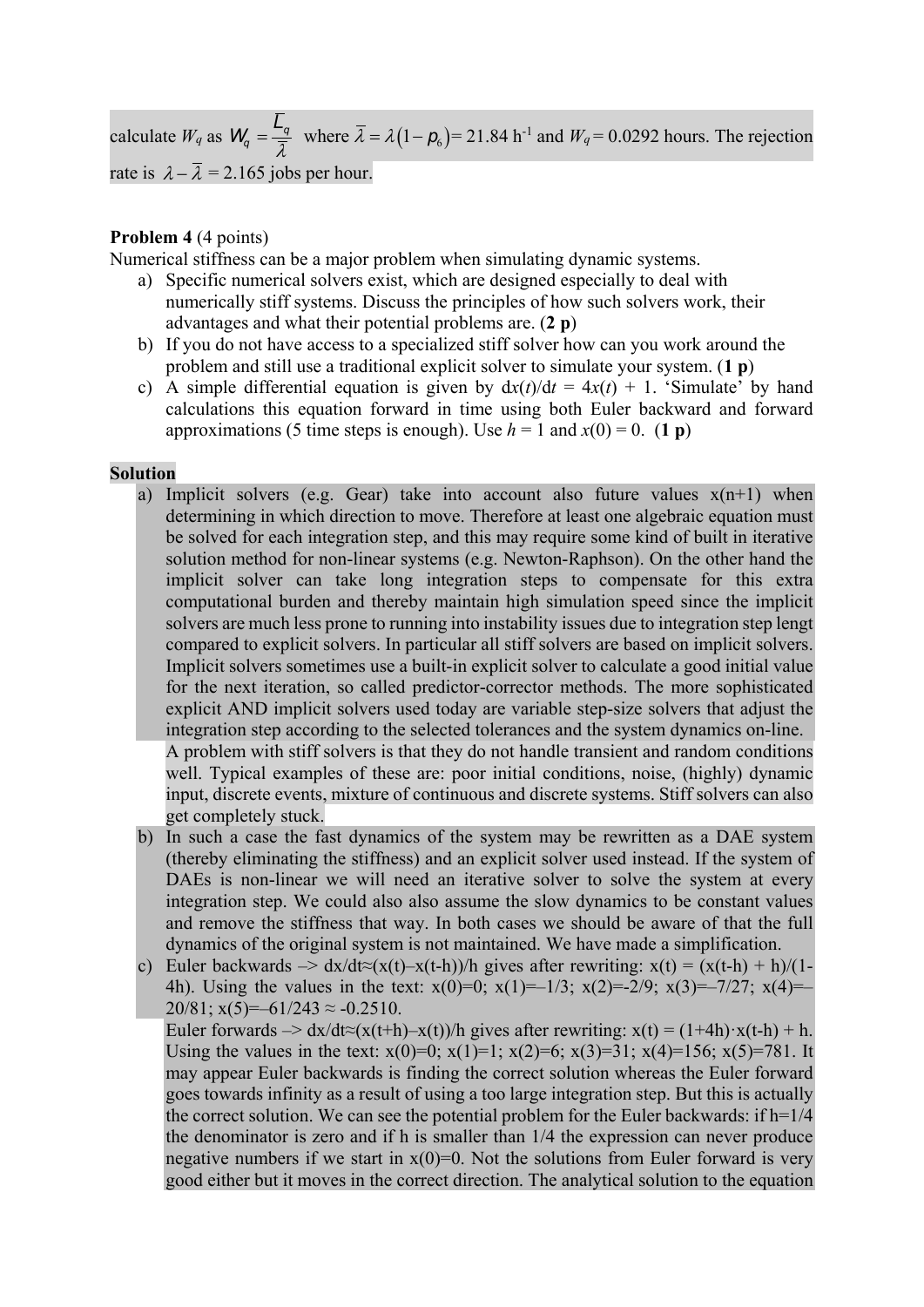## **Problem 5** (3 points)

- a) Explain why many industrial systems are sufficiently described by only a few independent variables (e.g. principal components) although many, many more measurement variables are generally available. Describe at least two reasons! (**2 p**)
- b) Give at least two reasons why multivariate methods are generally better than traditional SPC for monitoring of complex processes. (**1 p**)

## **Solution**

- **a)** Redundant measurements for safety reasons, many variables are coupled (e.g. pressure in a pipe at different locations), the measured variables are often indirect measures of a few underlying main mechanisms driving the process and methods like PCA 'reshapes' the system description to describe those more fundamental mechanisms. This means that normally many sensors will react to the same type of process disturbance.
- b) In multivariate monitoring we take advantage of how the different measurements impact one another and how they are correlated. Thereby much more information can be gathered from the data and still presented to an operator in a fairly simple way. However, the underlying mathematics and statistics used are much more complicated. Modern industrial processes involve many hundreds or thousands of signals. Operators cannot handle information from all individual measurements and it may be difficult to define which are the most essential ones in order to cover all possible types of process disturbances. For most complex processes signals are coupled and not independent. But those synergetic effects cannot be detected by individual signal analysis used in univariate monitoring. Using multivarite monitoring algorithms the thousands of signals can often be reduced into only a few key components that describe the main mechanisms or variability in the process by using the fact that the signals are correlated and dependent.

# **Problem 6 (3 points)**

Use the framework presented by T. Gillblad to describe the type of complexity, and explain why it occurs, in the following examples:

- a) Give a correct weather forecast for the next 10 days. (**1,5 p**)
- b) Provide drinking water of good quality in densely populated cities in comparably dry regions. **(1,5 p)**

More than one type of complexity may be involved but the explanation should connect the type and the origin of the complexity.

## **Solution**

a) If we look upon the global weather as a system with the current weather situation as the input and try to predict using this model one could argue that this is a functional complexity since the relation between input and output is very complicated. However, this is only a part of the difficulty. If we instead look upon a local forecast one could say that we see operational complexity since the forecast can be accurate for a short period of time but when the conditions provided by the neighbouring regions change the forecast becomes uncertain if it is made for a longer time period. With this view one could also look upon the global weather as built up from many sub-regions. We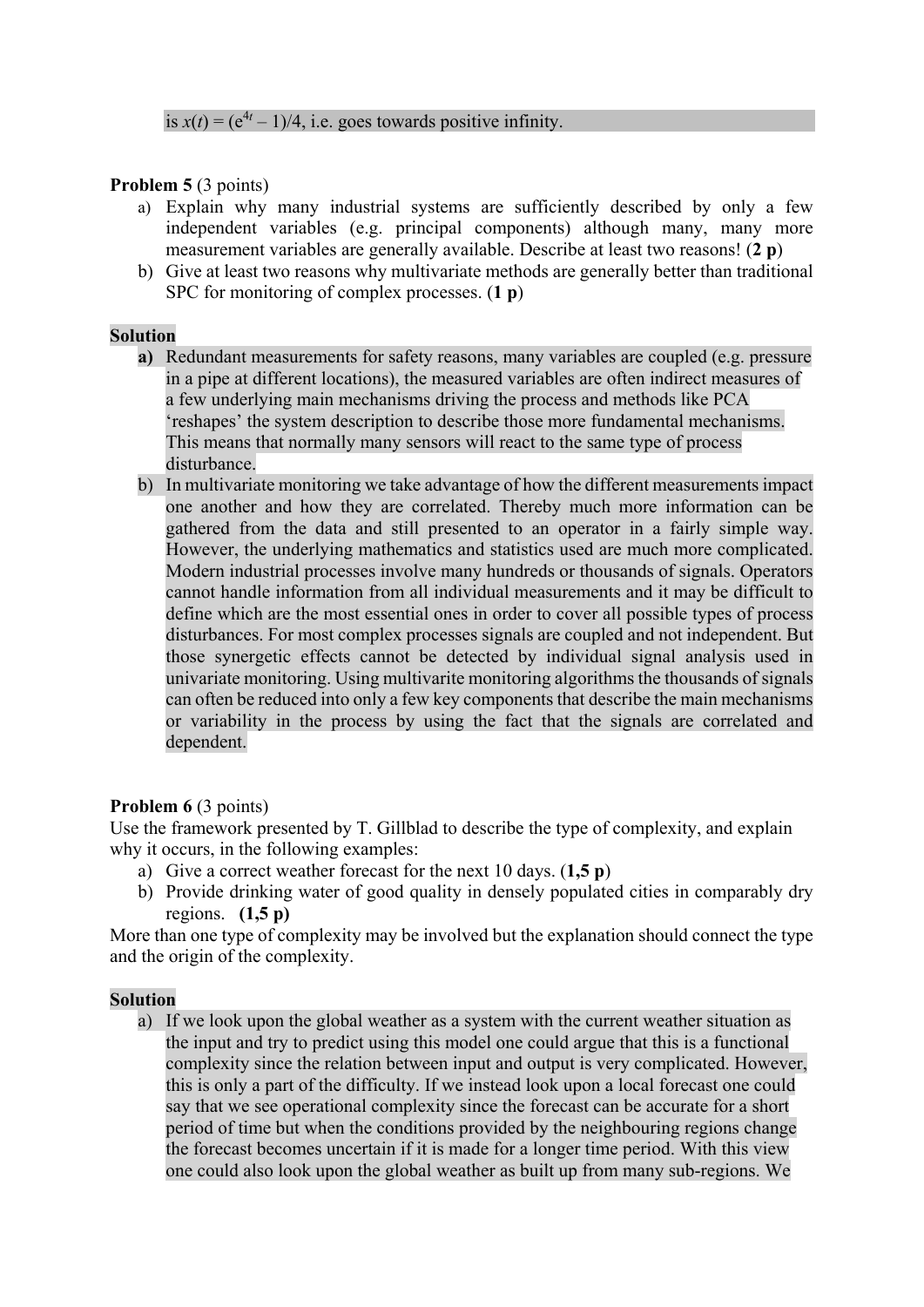could then probably for an isolated small region make a good forecast but when all the regions interact we have integrative complexity.

b) In this case the operational complexity is obvious. Amount of available "raw" water and the consumption of the drinking water are affected by the temperature and the weather. The recycling of water has also in many areas created recursive complexity. Pollutions from industrial processes and pharmaceuticals are sometimes difficult to remove. Consequently the concentration of these pollutants increase every time the water is recycled.

## **Problem 7** (3 points)

- a) Why are industrial databases "special" so that they sometimes require a special version of the DBMS (Database Management System). (**1 p**)
- b) A company builds (assembles) electric vehicles. The driveline consist of two electric motors, a power electronic unit and three battery units. For quality control, the company wants to be able to trace all these components by manufacturer, serial number, assembling date, assembling technician, vehicle ID and customer. Suggest an ER diagram that describes the schema for a usable database for this purpose. **(2 p)**

#### **Solution**

**a)** In industry the data is produced by machines. In a production line a large number of systems produce data at a very high rate. Consequently, the industrial DBMS has to cope with large amount of data produced at high speed. There are also other aspects regarding the use of the data e.g. where it is used for direct process control.

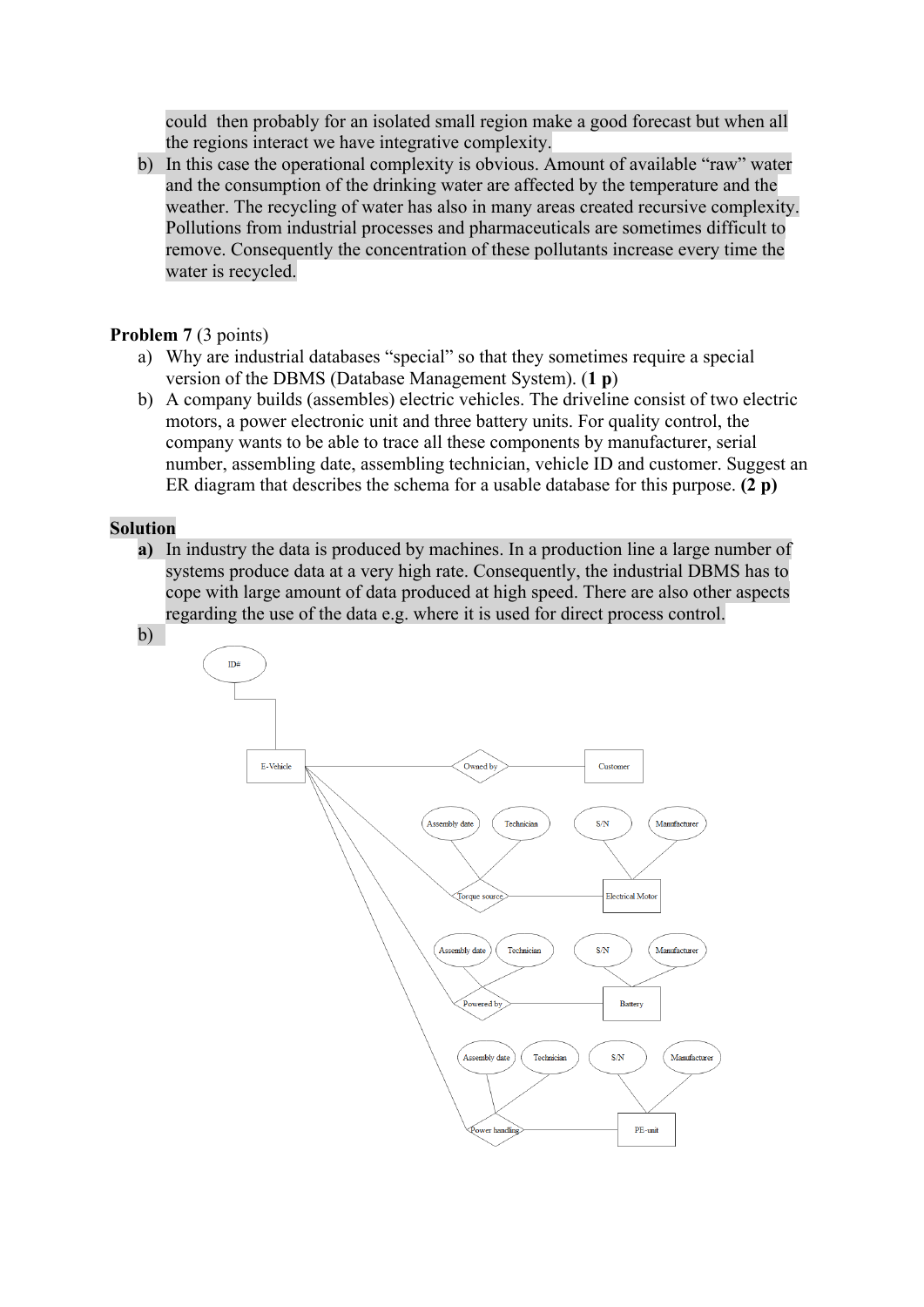# **Problem 8** (2 points)

Industrial Interne of things, IIoT, is an important factor in what we call Industry 4.0. It is also a huge data producing technology. Describe the use of these data in different aspects. You should try to make a complete picture of the possible utilization.

# **Solution**

IIoT can in many cases make it possible to measure and collect more data from production processes. This enables the use of new more statistical or complex control methods. By collecting the data, a better control of the process is possible and it is also possible to have a better system for diagnosis and maintenance of the production equipment. A higher degree of autonomous production can be developed in this way.

In the case of more complex products the IIoT solution may be a part of the final product. This means that when the product is bought, leased or in any other way used by the customer, the manufacturer can still provide essential instructions and support for the product. The customer becomes dependant on the manufacturer but the quality of the product functionality is probably increased a lot.

## **Problem 9** (3 points)

Climate change is one of the most difficult challenges for mankind for the next decades. From an energy point of view the global warming has several consequences:

- a) How is energy generation influenced by climate change? **(2 p)**
- b) What do we mean that solar photovoltaic systems are scalable? **(1 p)**

## **Solution**

- **a)** (i) Higher temperatures: lower energy costs for heating but higher energy costs for air condition and cooling. (ii) Many areas become more arid: lack of cooling water for thermal power plants. Also, higher temperatures mean too warm cooling water. (iii) Hydro plants: evaporation will increase. Lack of water in rivers leading to the hydro dam may also lower the level of the dams. This means less hydropower generated.
- b) We can use the same system structure for 1, 10, or 1000 households.

# **Problem 10** (3 points)

- a) Describe briefly the need for "plant wide control" although we have excellent tools from control theory. **(1 p)**
- b) Many industrial processes have storage tanks. Explain the difference between dynamic degrees of freedom (DOF) and steady state DOF around these tanks. **(1 p)**
- **c)** Why is the number of actuators not necessarily equal to the dynamic DOF? **(1 p)**

## **Solution**

- **a)** In a large production system many processes are connected. These processes may operate with different timeconstants, different known and unknown input variations and individual constraints. The interconnection between the state variables in itself very often leads to a combinatorial explosion if everything should be included in one system description. This calls for an approach with a layered control structure like the one used in PWC.
- b) If we assume one controlled inflow (valve/pump) to the tank and one controlled outflow from the tank we have two dynamic degrees of freedom. However, since everything that is filled into the tank must come out in the long run the one and only steady state DOF